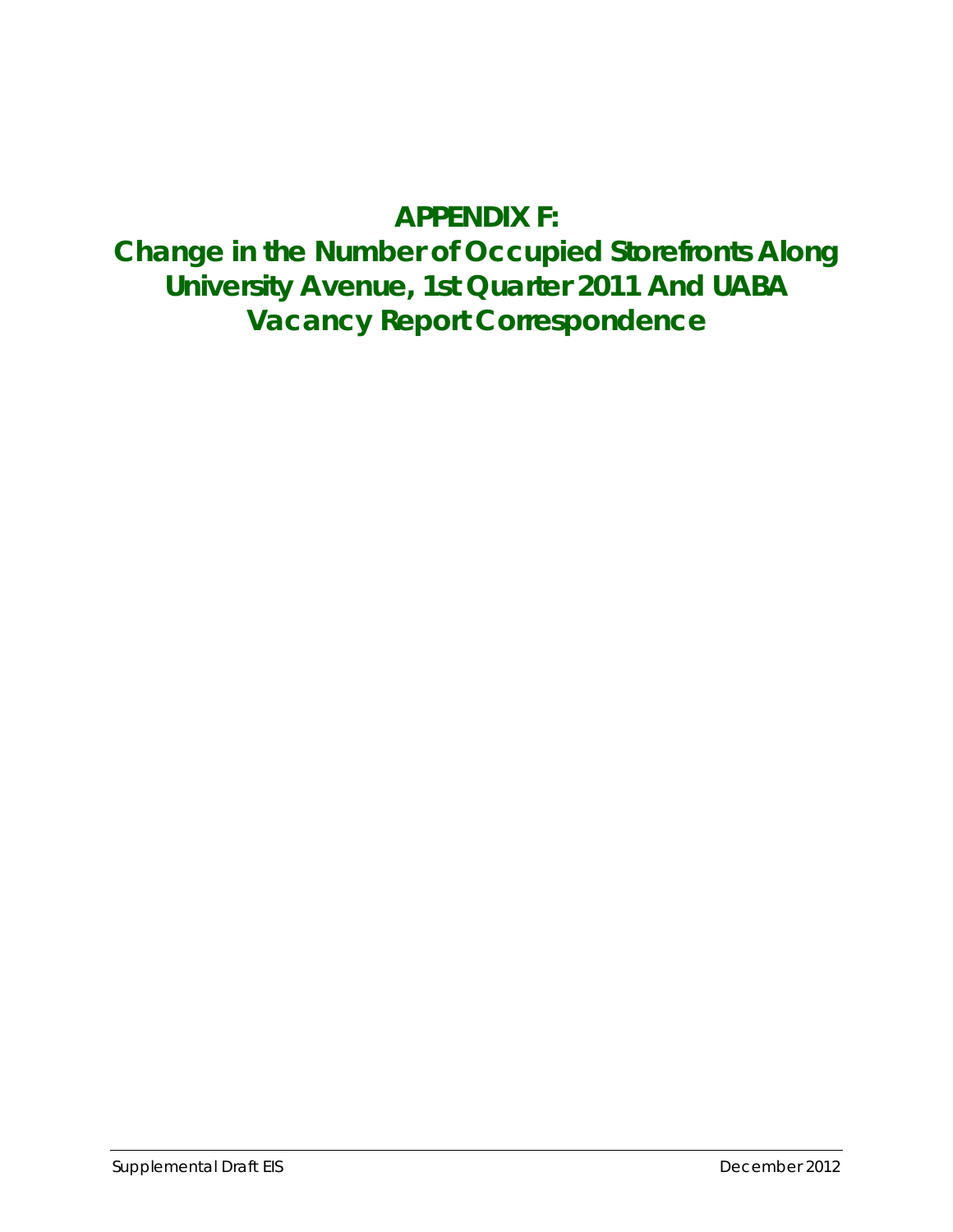

Report: Change in the Number of Occupied Storefronts along University Avenue, 1<sup>st</sup> Quarter 2011 University Avenue Business Association, with technical support from U-PLAN www.universityavenuebiz.com www.u-plan.org

*Released: 4/18/2011*

## **Executive Summary**

On April 6, 2011, staff from the University Avenue Business Association (UABA) and U-PLAN conducted an inventory of the storefronts along University Avenue. The inventory draws on a comprehensive set of data on University Avenue businesses that was updated in August and December of 2010. As of December 15<sup>th</sup>, 2010, there were 429 occupied storefronts along University Avenue, with 145 between Emerald Street and Snelling Avenue, the area currently under light rail construction. By April 6<sup>th</sup>, 2011, 63 businesses left the corridor between Emerald Street and the Capitol and 13 new businesses formed, resulting in a net loss of 50 occupied storefronts when compared to December. This represents a loss of 11.7% of the businesses along the corridor that operate in storefronts in under a 4 month period. When storefronts in the construction zone are isolated, 17.2% fewer storefonts are now occupied, as compared to a reduction of 8.8% in the area not currently under construction. Moreover, 20 storefonts turned over to new businesses east of Snelling, while 3 storefronts in the construction zone turned over during this period. Most of the businesses lost were retail or professional services.

#### **Background**

Several community organizations are working to provide outreach and technical support to the Corridor's small businesses. As construction progresses, it is important to understand exactly how many businesses are operating on the Avenue, how fiscally sound they might be, and how many workers they employ, among other factors. These and other baseline items will be addressed as part of a Business Occupancy Survey, a proposal prepared through a collaboration of the Hamline University School of Business, business groups and U-PLAN community planning studio.

After five weeks of light rail construction, UABA and U-PLAN have partnered to conduct a limited census of the storefronts along the Saint Paul section of University Avenue for comparison with data collected in December, 2010

#### **Methodology**

In 2010, U-PLAN developed a data set that represents a current tally of businesses operating along the Central Corridor alignment as of July 2010, including the University of Minnesota East Bank through the Capitol area along University Avenue. Data were drawn from many sources, including Directories USA (DUSA), a data clearinghouse that sources information from direct phone calls, lists from Secretaries of State, and credit card companies, among others. A DUSA subscription was purchased by the Neighborhood Development Center of St. Paul. While this data set is likely one of the most comprehensive available, there can sometimes be a 3-month gap between the opening or closure of a business and when they are reported by DUSA. To ground-truth DUSA information, we added membership information from the University Avenue Business Association and Asian Economic Development Association. Other recently-tabulated data lists came from a capstone project at the University of Minnesota, which surveyed businesses from Lexington to Rice.

In December, 2010, U-PLAN worked with interns and UABA to update this list with business closures, new businesses and information on employees and revenues. In that data set, U-PLAN estimated that 1138 businesses were operating within the study area. Of those businesses, 438 were operating in storefronts along University Avenue in Saint Paul.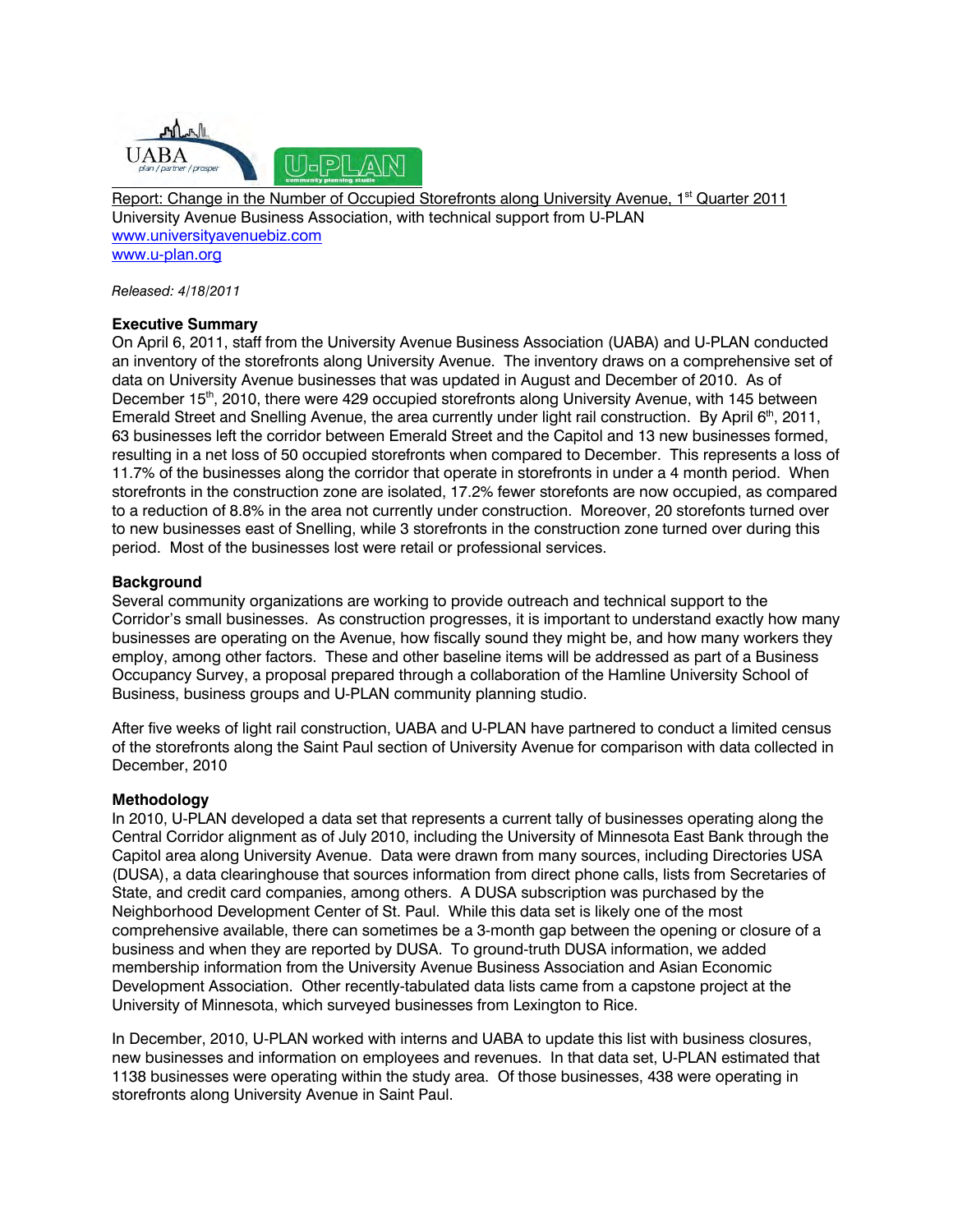For this study, UABA sought to estimate the reduction in occupied storefronts by April 6<sup>th</sup>, 2011, or 5 weeks into light rail construction. To do this, UABA and U-PLAN utilized the following methodology:

**STEP ONE:** add businesses known to have been in operation prior to December 15<sup>th</sup>, 2010 to December 2010 list

**STEP TWO:** using updated December 2010 list, conduct inventory of corridor to identify:



**STEP THREE:** using new information, isolate the businesses operating in storefronts between Emerald and Rice Streets. Calculate the following:

Total Number of Businesses in Storefronts, December *minus*  The number of businesses in storefronts that have closed as of April  $6<sup>th</sup>$ , 2011 *plus* New businesses that have opened *equals* The net gain or drop in occupied storefronts since December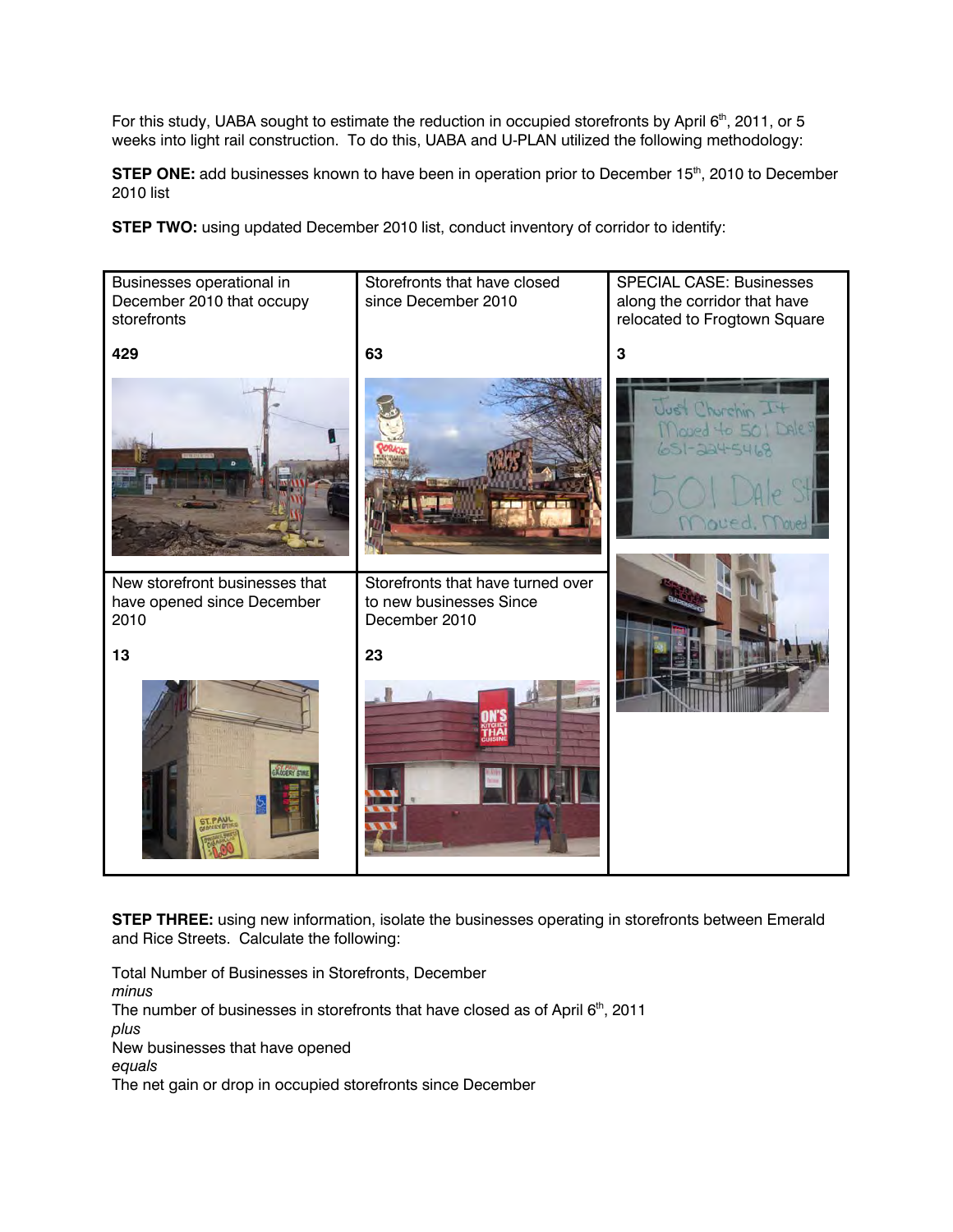**STEP FOUR:** perform the calculation in step three for the construction zone (Emerald to Snelling) and non construction zone (Snelling to Rice)

#### **Results**

| <b>CORRIDOR-WIDE RESULTS (Emerald to Rice Streets)</b> |     |                                                   |             |    |        |                                             |                    |      |                  |         |  |  |  |
|--------------------------------------------------------|-----|---------------------------------------------------|-------------|----|--------|---------------------------------------------|--------------------|------|------------------|---------|--|--|--|
| Storefronts,<br>Dec. 2010                              | 429 | Closed                                            |             | 63 | Opened | 13                                          | Net gain<br>(loss) | (50) | % gain<br>(loss) | (11.7%) |  |  |  |
| <b>CONSTRUCTION ZONE vs. NON-CONSTRUCTION ZONE</b>     |     |                                                   |             |    |        |                                             |                    |      |                  |         |  |  |  |
|                                                        |     | <b>CONSTRUCTION ZONE</b><br>(Emerald to Snelling) |             |    |        | NON-CONSTRUCTION ZONE<br>(Snelling to Rice) |                    |      |                  |         |  |  |  |
| Storefronts, Dec. 2010                                 |     | 145                                               |             |    |        | 284                                         |                    |      |                  |         |  |  |  |
| Closed                                                 |     |                                                   | 25          |    |        |                                             | 38                 |      |                  |         |  |  |  |
| <b>New</b>                                             |     |                                                   | $\mathbf 0$ |    |        |                                             | 13                 |      |                  |         |  |  |  |
| Net gain (loss)                                        |     |                                                   | (25)        |    |        |                                             | (25)               |      |                  |         |  |  |  |
| % gain (loss)                                          |     |                                                   | (17.2%)     |    |        |                                             | (8.8%)             |      |                  |         |  |  |  |
| Turnover                                               |     |                                                   | 3           |    |        |                                             | 20                 |      |                  |         |  |  |  |

Figure 1: Occupied Storefronts, December 2010 vs. April 2011

As shown in Figure 1, in under four months, the corridor has seen a 11.7% reduction in the number of occupied storefronts. Of the 63 businesses that have closed, a majority were clothing stores, full-service restaurants, general retail or provided a professional service (lawyers, medical providers, etc.). Further, the area under construction as of April 2011 saw a disproportionately larger reduction in the number occupied storefronts when compared to the area east of Snelling. Without additional information such as historic revenue trends, customer counts and other data directly from the businesses, it is difficult to know to what extent light rail construction was a factor. However, given that the rate of attrition in the construction zone is more than double that of the non-construction zone, it is likely that construction plays a significant factor. More information will be collected as part of a Business Occupancy Study proposed by U-PLAN and the Hamline School of Business.

## **More Information**

For more information, contact UABA:

University Avenue Business Association (651) 641-0334 www.universityavenuebiz.com

For questions on the technical aspects of this study, contact U-PLAN:

U-PLAN community planning studio (651) 641-0293 www.u-plan.org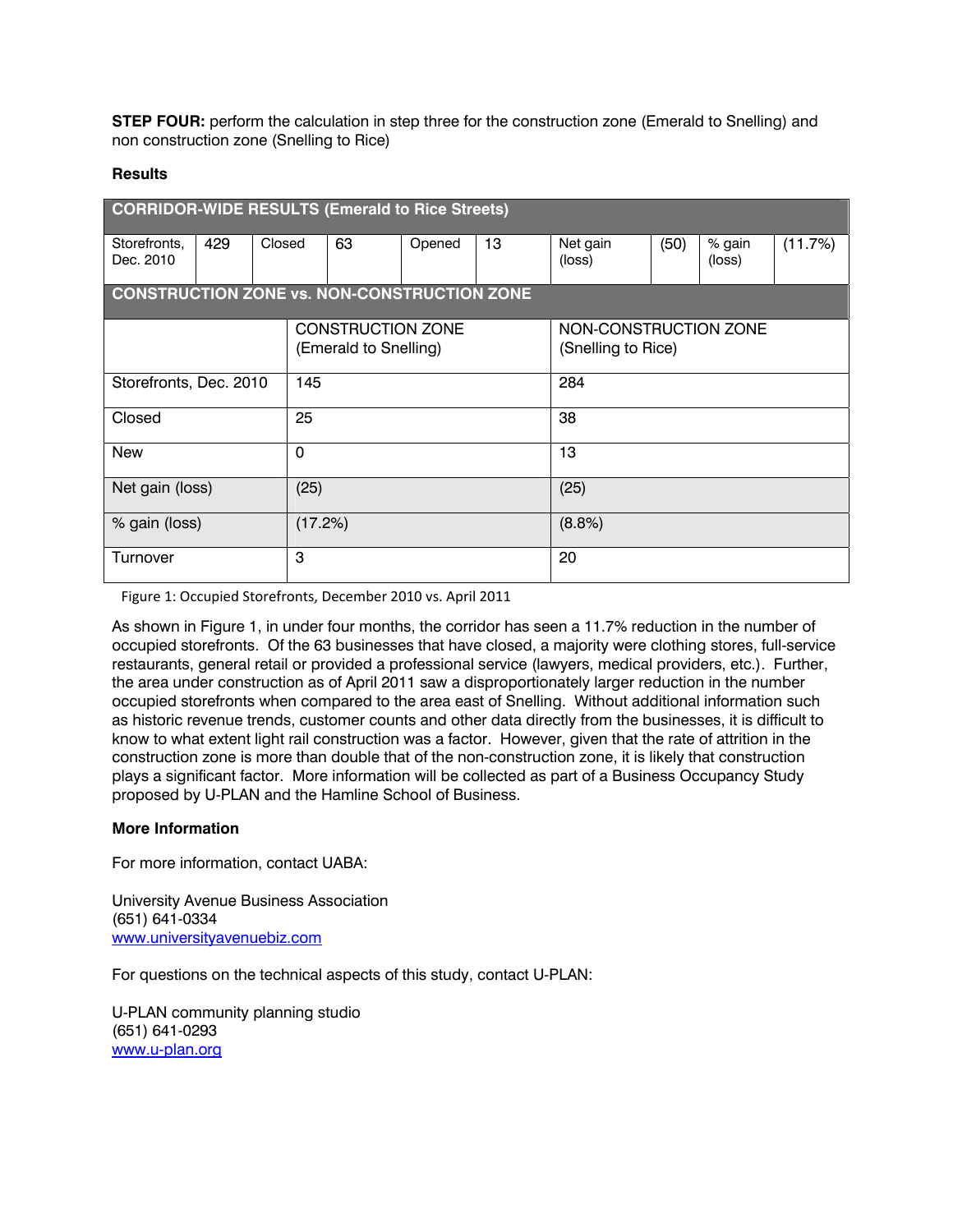August 9, 2012

Jack McCann UABA Board President C/O Update Company 2380 Wycliff, #200 St. Paul, MN 55114

Dear Jack:

Here are the results of UABA's sixth quarterly storefront vacancy survey from Emerald to Rice Street conducted on August fourth and fifth, 2012.

|              | May   | August | November | February | May   | August |
|--------------|-------|--------|----------|----------|-------|--------|
| Occupied     | 312   | 314    | 308      | 314      | 311   | 311    |
| Vacant       | 86    | 95     | 98       | 86       | 93    | 96     |
| Total        | 398   | 409    | 406      | 400      | 404   | 407    |
| Vacancy Rate | 21.6% | 23.3%  | 24.1%    | 21.5%    | 23.0% | 23.6%  |

**Some comments.** From May 2012 to August 2012 my sample saw little change. An Enterprise Car Rental store opened up where the offices of Brother's Auto used to be. Work is in progress on Culver's. The segment of my sample that is malls with surface parking – 59 total storefronts – is virtually unchanged from May 2011.

**What I am counting.** In general terms, I am counting whatever the average person would observe to be a University Avenue storefront shop window business space.

Doing this type of field observation survey you encounter lots of variations, so establishing and refining the survey sample is important. Beginning with the first survey in May 2011, I established a fairly extensive list of inclusions and exclusions based on some basic definitions. This is what keeps the survey apples-to-apples each quarter.

Here are some examples of my protocol. I include storefronts that face University in Midway Center (Defined as the malls from Snelling to Hamline.) and Unidale.

I exclude office buildings, government, nonprofits (except where buildings owned or rented by nonprofits have private sector shops), and religious uses (where it is obvious that is the primary use).